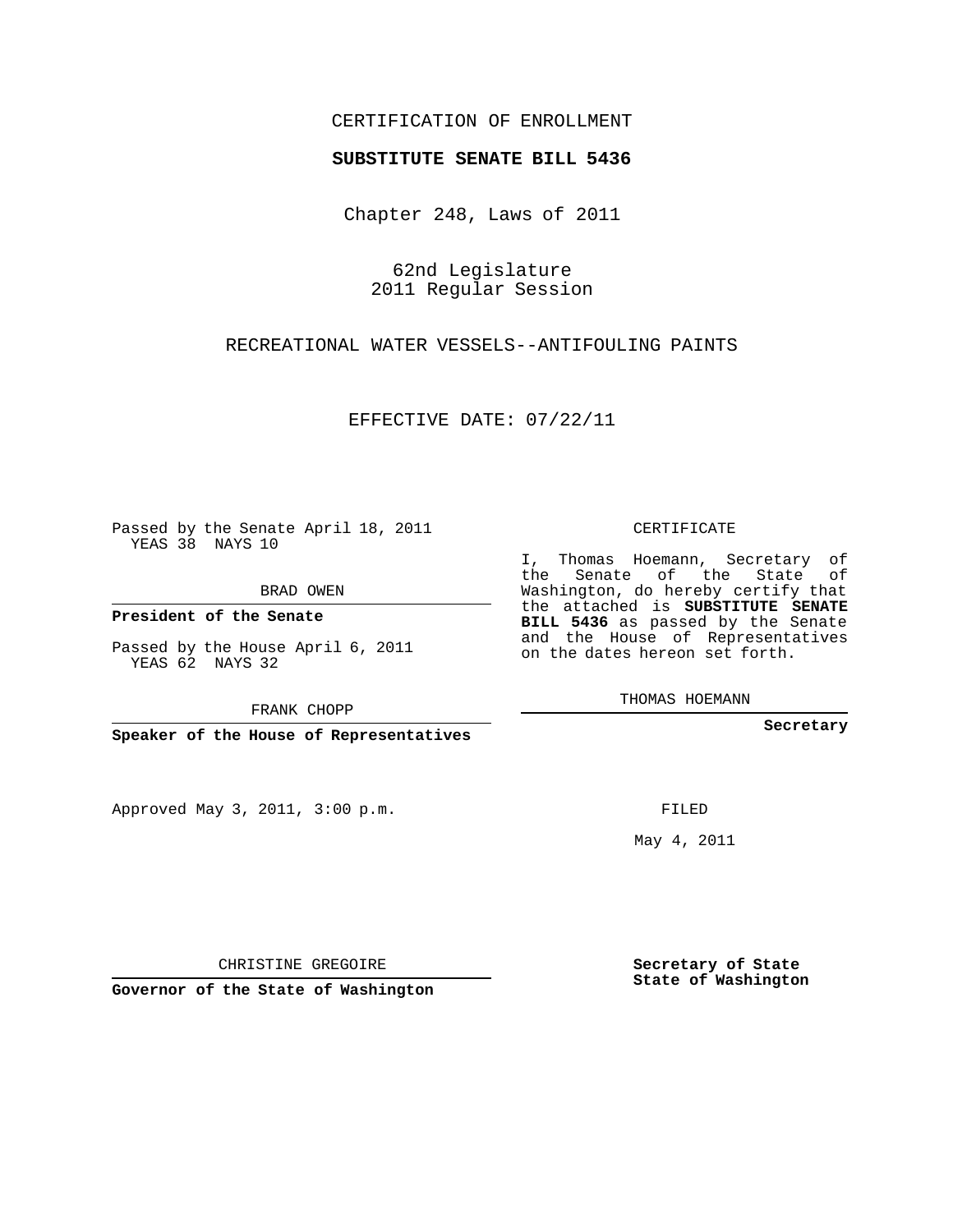## **SUBSTITUTE SENATE BILL 5436** \_\_\_\_\_\_\_\_\_\_\_\_\_\_\_\_\_\_\_\_\_\_\_\_\_\_\_\_\_\_\_\_\_\_\_\_\_\_\_\_\_\_\_\_\_

\_\_\_\_\_\_\_\_\_\_\_\_\_\_\_\_\_\_\_\_\_\_\_\_\_\_\_\_\_\_\_\_\_\_\_\_\_\_\_\_\_\_\_\_\_

AS AMENDED BY THE HOUSE

Passed Legislature - 2011 Regular Session

## **State of Washington 62nd Legislature 2011 Regular Session**

**By** Senate Natural Resources & Marine Waters (originally sponsored by Senators Ranker, Shin, Litzow, Swecker, Tom, Harper, Nelson, Hobbs, Fraser, Rockefeller, White, Kilmer, Conway, and Kline)

READ FIRST TIME 02/15/11.

 AN ACT Relating to the use of antifouling paints on recreational water vessels; adding a new chapter to Title 70 RCW; creating a new section; and prescribing penalties.

BE IT ENACTED BY THE LEGISLATURE OF THE STATE OF WASHINGTON:

 NEW SECTION. **Sec. 1.** The legislature intends to phase out the use of copper-based antifouling paints used on recreational water vessels.

 NEW SECTION. **Sec. 2.** The definitions in this section apply throughout this chapter unless the context clearly requires otherwise.

(1) "Department" means the department of ecology.

(2) "Director" means the director of the department of ecology.

 (3)(a) "Recreational water vessel" means any vessel that is no more than sixty-five feet in length and is: (i) Manufactured or used primarily for pleasure; or (ii) leased, rented, or chartered by a person for the pleasure of that person.

 (b) "Recreational water vessel" does not include a vessel that is subject to United States coast guard inspection and that: (i) Is engaged in commercial use; or (ii) carries paying passengers.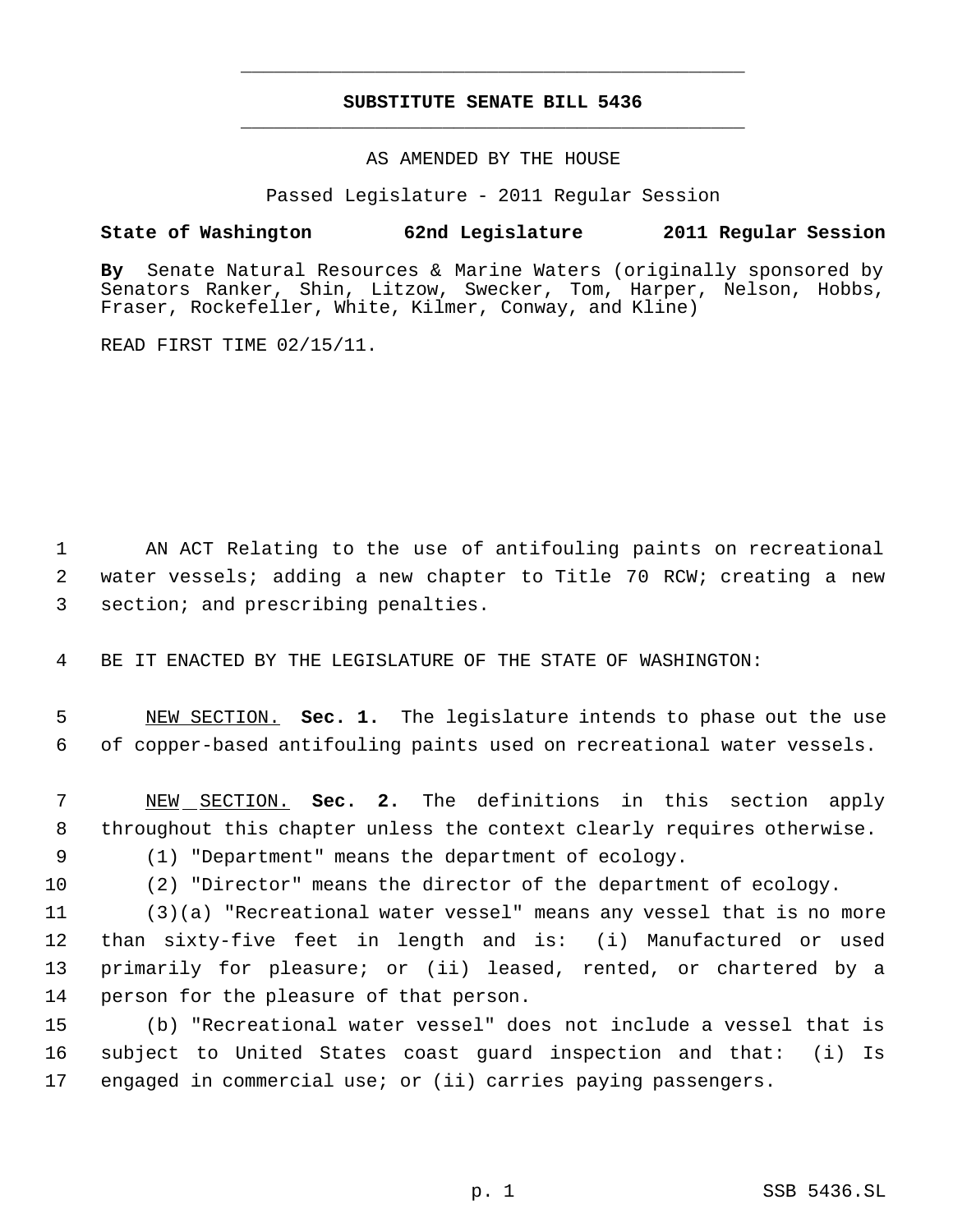NEW SECTION. **Sec. 3.** (1) Beginning January 1, 2018, no manufacturer, wholesaler, retailer, or distributor may sell or offer for sale in this state any new recreational water vessel manufactured on or after January 1, 2018, with antifouling paint containing copper.

 (2) Beginning January 1, 2020, no antifouling paint that is intended for use on a recreational water vessel and that contains more than 0.5 percent copper may be offered for sale in this state.

 (3) Beginning January 1, 2020, no antifouling paint containing more than 0.5 percent copper may be applied to a recreational water vessel in this state.

 NEW SECTION. **Sec. 4.** The department, in consultation and cooperation with other state natural resources agencies, must increase educational efforts regarding recreational water vessel hull cleaning to reduce the spread of invasive species. This effort must include a review of best practices that consider the type of antifouling paint used and recommendations regarding appropriate hull cleaning that includes in-water methods.

 NEW SECTION. **Sec. 5.** (1) The department shall enforce the requirements of this chapter.

 (2)(a) A person or entity that violates this chapter is subject to a civil penalty. The department may assess and collect a civil penalty of up to ten thousand dollars per day per violation.

 (b) All penalties collected by the department under this chapter must be deposited in the state toxics control account created in RCW 70.105D.070.

 NEW SECTION. **Sec. 6.** (1) On or after January 1, 2016, the director may establish and maintain a statewide advisory committee to assist the department in implementing the requirements of this chapter. (2)(a) By January 1, 2017, the department shall survey the manufacturers of antifouling paints sold or offered for sale in this state to determine the types of antifouling paints that are available in this state. The department shall also study how antifouling paints affect marine organisms and water quality. The department shall report its findings to the legislature, consistent with RCW 43.01.036, by December 31, 2017.